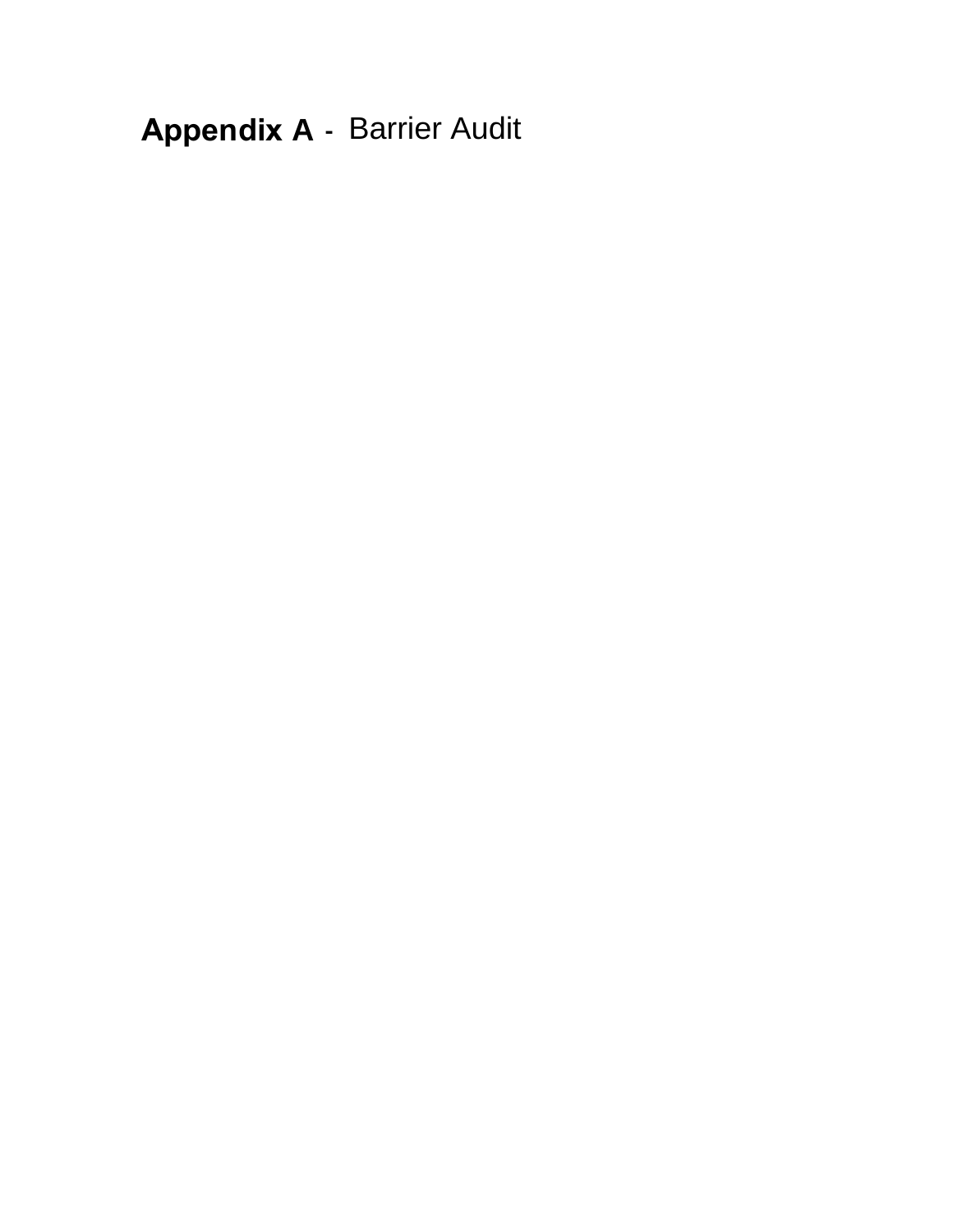

# MEMORANDUM

| Date:    | February 11, 2021                                    | TG: | 1.19049.00 |
|----------|------------------------------------------------------|-----|------------|
| To:      | David Hower, Whatcom County                          |     |            |
| From:    | Ryan Peterson PE, PTOE - Transpo Group               |     |            |
| cc:      | James Karcher PE, Douglas Ranney PE - Whatcom County |     |            |
| Subject: | Whatcom County ADA Accessibility Standards Review    |     |            |

Practices and design standards that meet accessibility standards are essential to ensure new or upgraded pedestrian facilities are accessible and that these upgrades contribute to the removal of accessibility barriers throughout the County.

The following Whatcom County documents were reviewed against current accessibility standards:

- Whatcom County Development Standards and Standard Drawings, October 14, 2019
- Whatcom County Code

In conversation with County staff, an approach to the standards review was developed that included a focus on referencing other accessibility standards, rather than providing substantial detail within Whatcom County standards. This was done for several reasons including the lack of County resources to research changes to accessibility standards and update County standards on a regular basis. The review of County standards relies heavily on WSDOT standards, particularly Chapter 1510 of the WSDOT Design Manual. Where applicable, recommendations have been made to reference this standard in leu of providing substantial detail that would be redundant with the WSDOT Design Manual.

This memo summarizes a review of Whatcom County's policies and design standards for barriers and includes major findings of this work. The memorandum is organized by facility type.

## Sidewalks and Pathways

Whatcom County Code mentions sidewalks in various sections and provides guidance on design relative to the different land use zones within the County. These references are not accessibility related. Where specific design requirements are called out, they do not violate current accessibility standards. No modifications to the County Code related to sidewalks are recommended. Most of the design guidance for sidewalks in Whatcom County is contained in Section 508, Roadside Features, of Whatcom County Development Standards and corresponding Standard Plans. Sections 508.A and 508.B address sidewalks and pathways and the following modifications are recommended:

Section 508.A, Urban Pedestrian Facilities

- Section 508.A.4 Change the wording of this section to "Pedestrian Access Routes (PARs) as defined by Chapter 1510 of the WSDOT Design Manual shall be provided on one side of new and existing perimeter public roads adjoining any development which creates, in the professional judgement of the County Engineer, the potential for significant additional pedestrian movement and the roadway traffic has an ADT of over 400 vehicles. This PAR shall have a firm, stable, and slip-resistant surface and may be incorporated into the shoulder of the roadway. The PAR shall meet all applicable accessibility requirements as shown in the WSDOT Design Manual Chapter 1510."
- Section 508.A.5 Change the wording of this paragraph to read "Sidewalks shall be constructed with Class 3000 cement concrete per WSDOT Standard Specifications and be constructed per WSDOT Design Manual Sections 1510.05 – 1510.08 and corresponding WSDOT standard plans. Construction tolerances should be accounted for during design to insure the final constructed sidewalk meets all accessibility requirements. Sidewalks shall be light brush finished and curing compound shall be applied to all finished concrete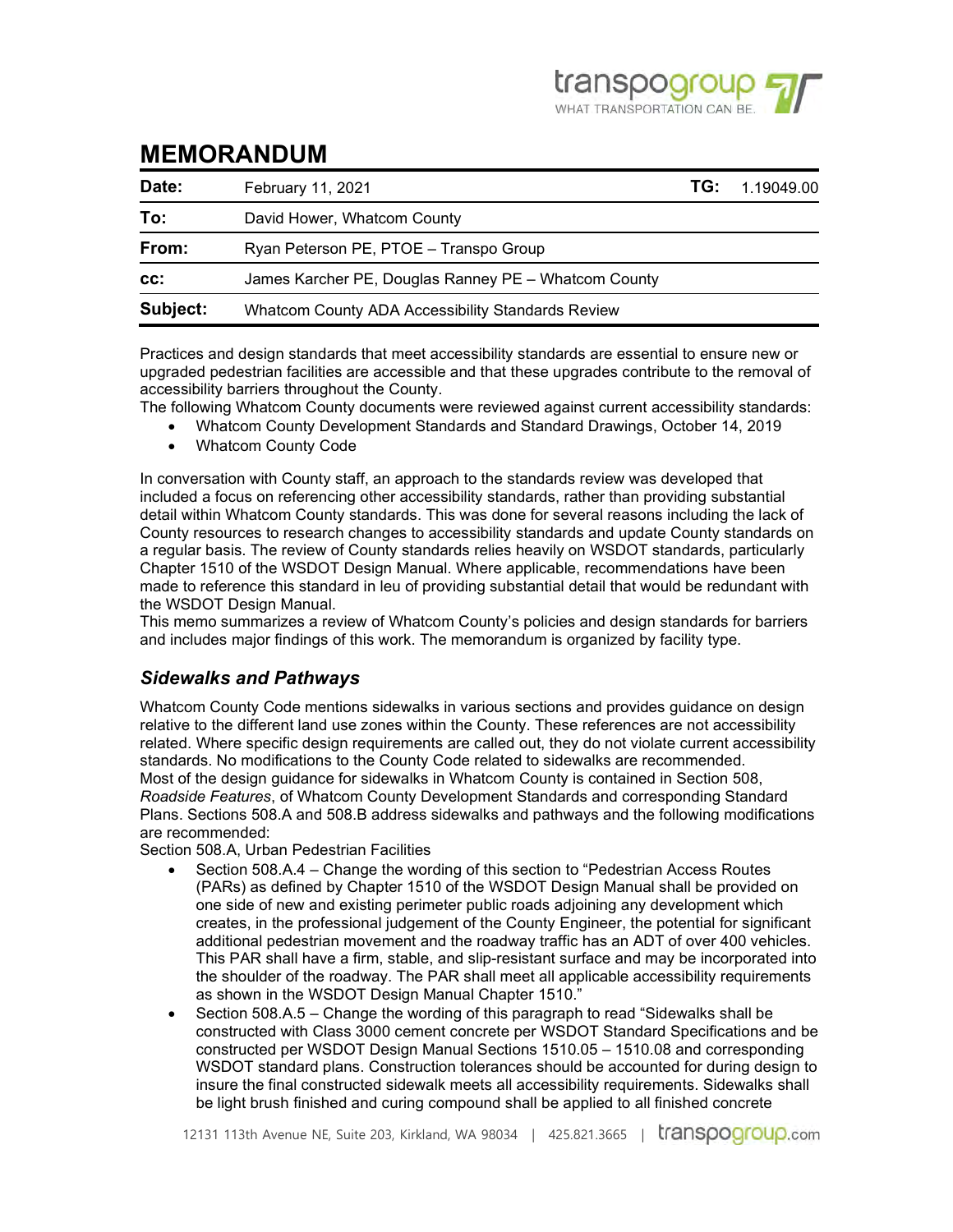surfaces per WSDOT Standard Specifications. Subgrade compaction shall meet the requirements outlined in Section 511.E, Concrete Testing. Sidewalks in cut sections shall be drained as shown on Standard Drawing 508.A-2."

- Delete Sections 508.A.6, 508.A.7 in their entirety.
- Standard Drawing 508.A-1 Most of the information in this County standard drawing is redundant with WSDOT Standard Plan F-30.10. It is recommended that this standard plan be deleted and information specific to Whatcom County be incorporated into Section 508.A.5 as described above.

Section 508.B, Rural Pedestrian Facilities

- Section 508.B.1 Change reference to walkways to "Pedestrian Access Routes (PARs) as defined by Chapter 1510 of the WSDOT Design Manual". Change all subsequent references to walkways in Section 508.B to "PAR"
- Section 508.B.3 Change wording to read "Minimum PAR improvements shall consist of a firm, stable, and slip resistant material. Material other than cement concrete and asphalt pavement must be approved by the County Engineer. When the PAR is incorporated into the road shoulder, the typical roadway section shall govern. PAR may be combined with bikeway."
- Delete Section 508.B.4 in its entirety.

### Driveway Approaches

Whatcom County Code contains several requirements for driveways in various sections. These requirements are general in nature and generally identify where and when driveways are to be installed. No specific information to accessibility is referenced in the County Code and no modifications are recommended.

Section 508.D of Whatcom County Development Standards and associated Standard Plans address driveway approaches. The following modifications are recommended:

 Add the following sentence to the end of Section 508.D.3.a: "When a Pedestrian Access Route or sidewalk is present on the arterial/collector street, a Pedestrian Access Route meeting accessibility criteria as defined in WSDOT Design Manual Chapter 1510 shall be provided through the driveway."

## Curb Ramps

References to curb ramps in the County Code are again, general in nature and do not specifically address accessibility. No modifications are recommended.

Section 508.G of Whatcom County Development Standards and associated standard plans address curb ramp requirements. The following modifications are recommended:

- Section 508.G Change wording to read "Curb ramps shall be installed at all legal pedestrian crossings including intersections and mid-block pedestrian crossings where a Pedestrian Access Route as defined in WSDOT Design Manual Chapter 1510 is provided on both sides of the street and where a transition from sidewalk to pavement grade is required. At-grade pedestrian facilities shall not require a curb ramp. Curb ramps shall be constructed per the WSDOT Design Manual, Chapter 1510.09 and associated WSDOT Standard Plans."
- Standard Drawings 508.G-1 through 508.G-5 These standard drawings are redundant with WSDOT Standard Plans F-40.12, F-40.14, F-40.15, F-40.16, and F-45.10. It is recommended that these standard plans be deleted.

## Pedestrian Signals

Pedestrian signals are not addressed in either Whatcom County Code or Development Standards. It is recommended that the following modification be made: